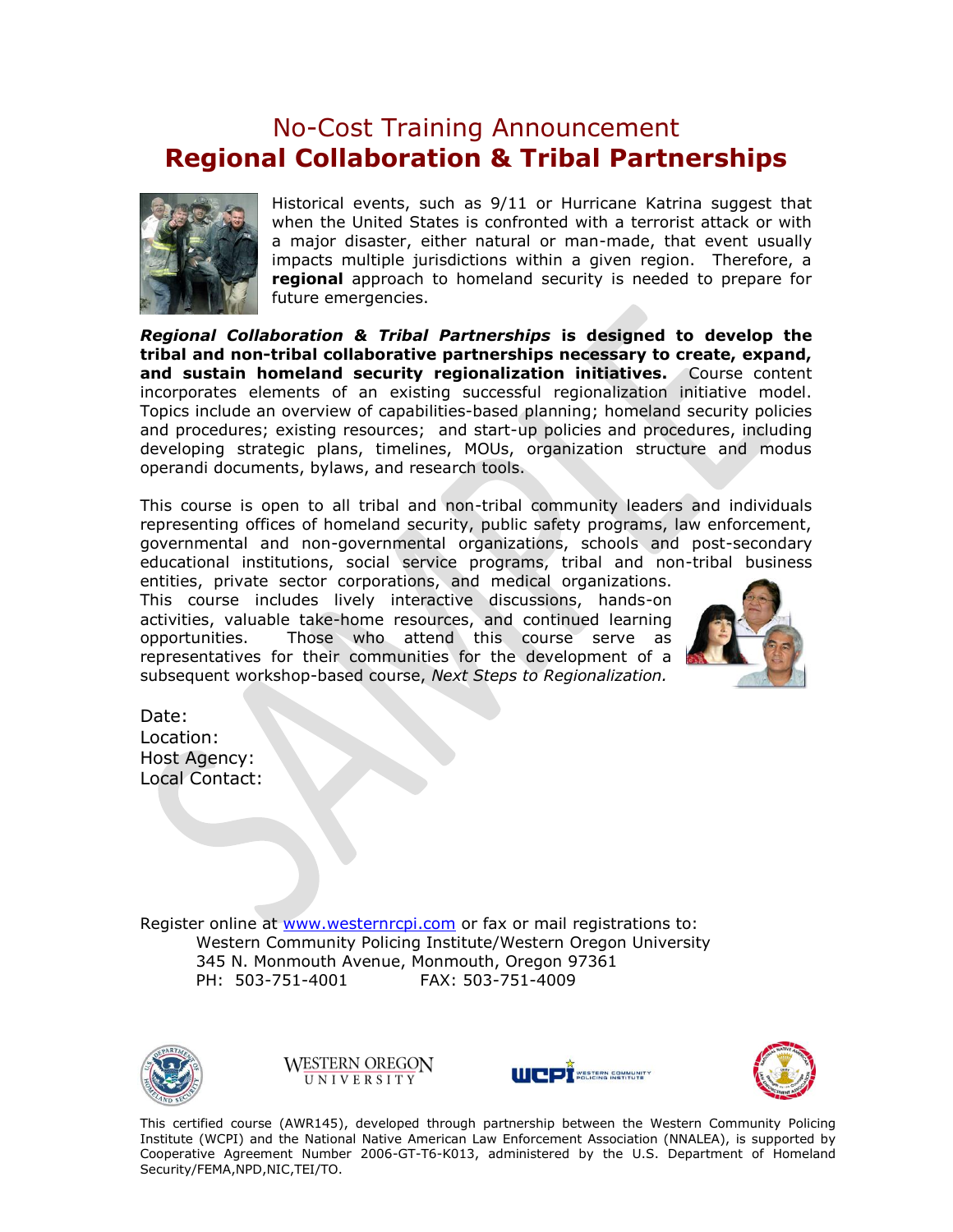## RCTP No-Cost Training Announcement

## Agenda

Date: Location: Host Agency: Local Contact:

| $8:00$ AM - 9:30 AM:   | Introduction - Welcome and Course Overview          |
|------------------------|-----------------------------------------------------|
| $9:30$ AM - $9:45$ AM: | <b>Break</b>                                        |
| $9:45$ AM - 10:45 AM:  | Opening Scenario - Dynamic Introduction to Training |
| 10:45 AM-11:00 AM:     | <b>Break</b>                                        |
| 11:00 AM-12:00 PM:     | The Need for Regionalization                        |
| 12:00 PM -1:00 PM:     | Lunch Break                                         |
| 1:00 PM - 3:00 PM:     | Regionalization Stakeholder Background Information  |
| 3:00 PM - 3:15 PM:     | <b>Break</b>                                        |
| 3:15 PM - 4: 15 PM:    | Regionalization Start-Up Procedures and Policies    |
| $4:15$ PM - 5:00 PM:   | Next Steps to Regionalization - Course Summary      |
|                        |                                                     |









This certified course (AWR145), developed through partnership between the Western Community Policing Institute (WCPI) and the National Native American Law Enforcement Association (NNALEA), is supported by Cooperative Agreement Number 2006-GT-T6-K013, administered by the U.S. Department of Homeland Security/FEMA,NPD,NIC,TEI/TO.